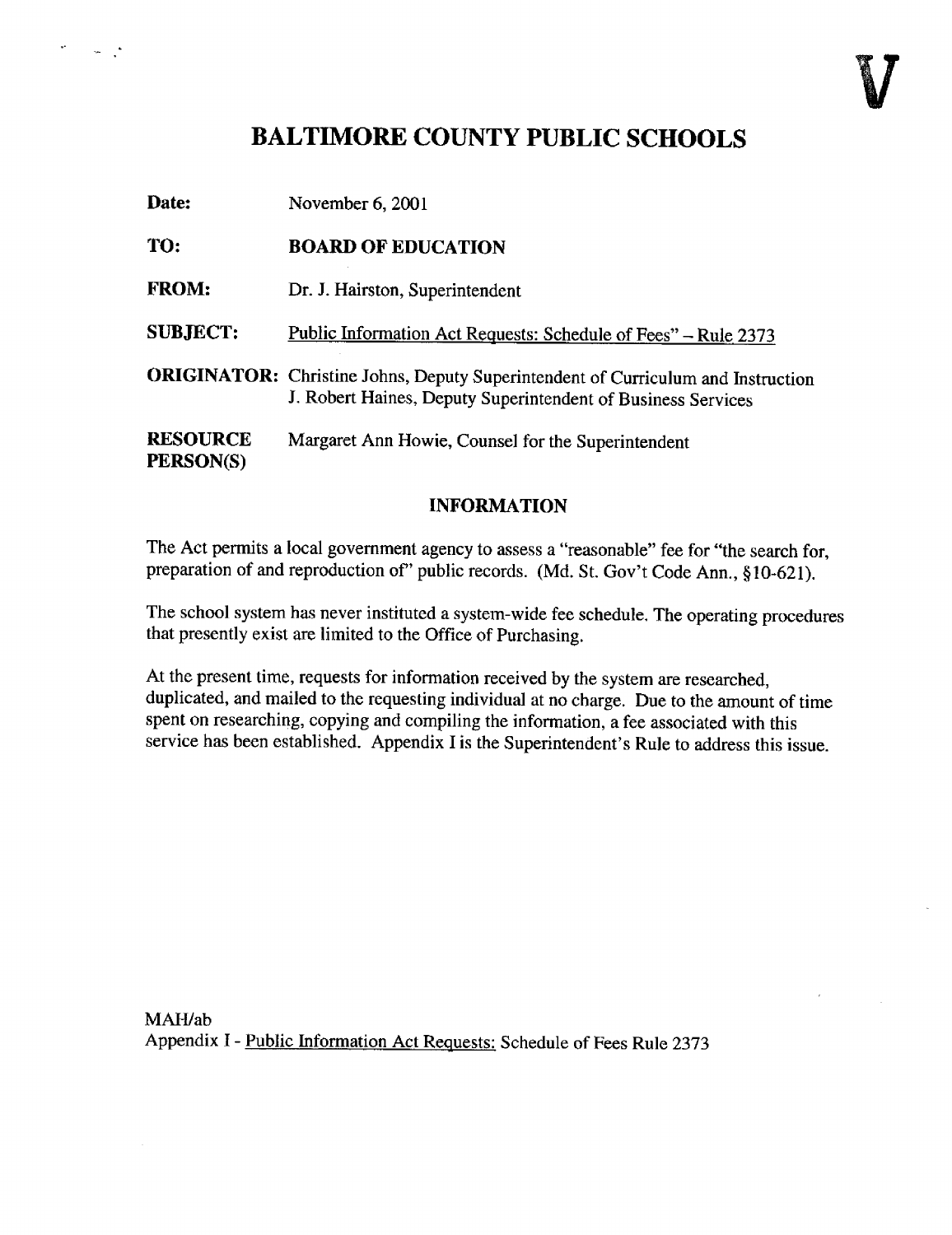## ADMINISTRATIVE OPERATIONS

 $\sigma_{\rm{max}}$  ,  $\sigma_{\rm{max}}$  ,

Public Information Act Requests: Schedule of Fees 2373

THE MARYLAND PUBLIC INFORMATION ACT, MD. STATE GOV'T CODE ANN., §10-621 PERMITS A GOVERNMENTAL AGENCY TO SET REASONABLE FEES FOR THE SEARCH, PREPARATION AND COPYING OF PUBLIC RECORDS.

AS SUCH, THIS SCHEDULE OF FEES SHALL BE FOLLOWED BY ALL BCPS STAFF MEMBERS WHEN RESPONDING TO REQUESTS FOR PUBLIC INFORMATION PRESENTED UNDER THE MARYLAND PUBLIC INFORMATION ACT OR THE FEDERAL FREEDOM OF INFORMATION ACT. (5 U.S.C. §522) REQUESTS FOR STUDENT RECORDS ARE NOT COVERED BY THIS RULE. AS USED IN THIS RULE, "APPLICANT" REFERS TO THE PERSON OR ENTITY REQUESTING ACCESS TO OR COPIES OF PUBLIC RECORDS .

REQUESTS FOR PUBLIC RECORDS MUST BE DIRECTED, IN WRITING, TO THE APPROPRIATE CUSTODIAN OF RECORD.

- (1) PHOTOCOPIES.
	- (A) THE FEE FOR EACH COPY MADE BY A PHOTOCOPYING MACHINE OWNED OR OPERATED BY THE BALTIMORE COUNTY PUBLIC SCHOOLS IS <sup>25</sup> CENTS PER PAGE.
		- (i) NO CHARGE SHALL BE MADE WHEN THE TOTAL FEE DOES NOT EXCEED \$1 .
	- (B) THE FEE FOR EACH COPY MADE OTHER THAN BY THE BALTIMORE COUNTY PUBLIC SCHOOLS SHALL BE BASED ON THE ACTUAL COST OF REPRODUCTION.
		- (i) IF THE REQUESTED RECORD CANNOT BE COPIED ON THE PREMISES OF THE BALTIMORE COUNTY PUBLIC SCHOOLS, THE APPLICANT REQUESTING THE INFORMATION SHALL BE DIRECTED TO REIMBURSE DIRECTLY THE AGENCY OR FACILITY MAKING THE COPY.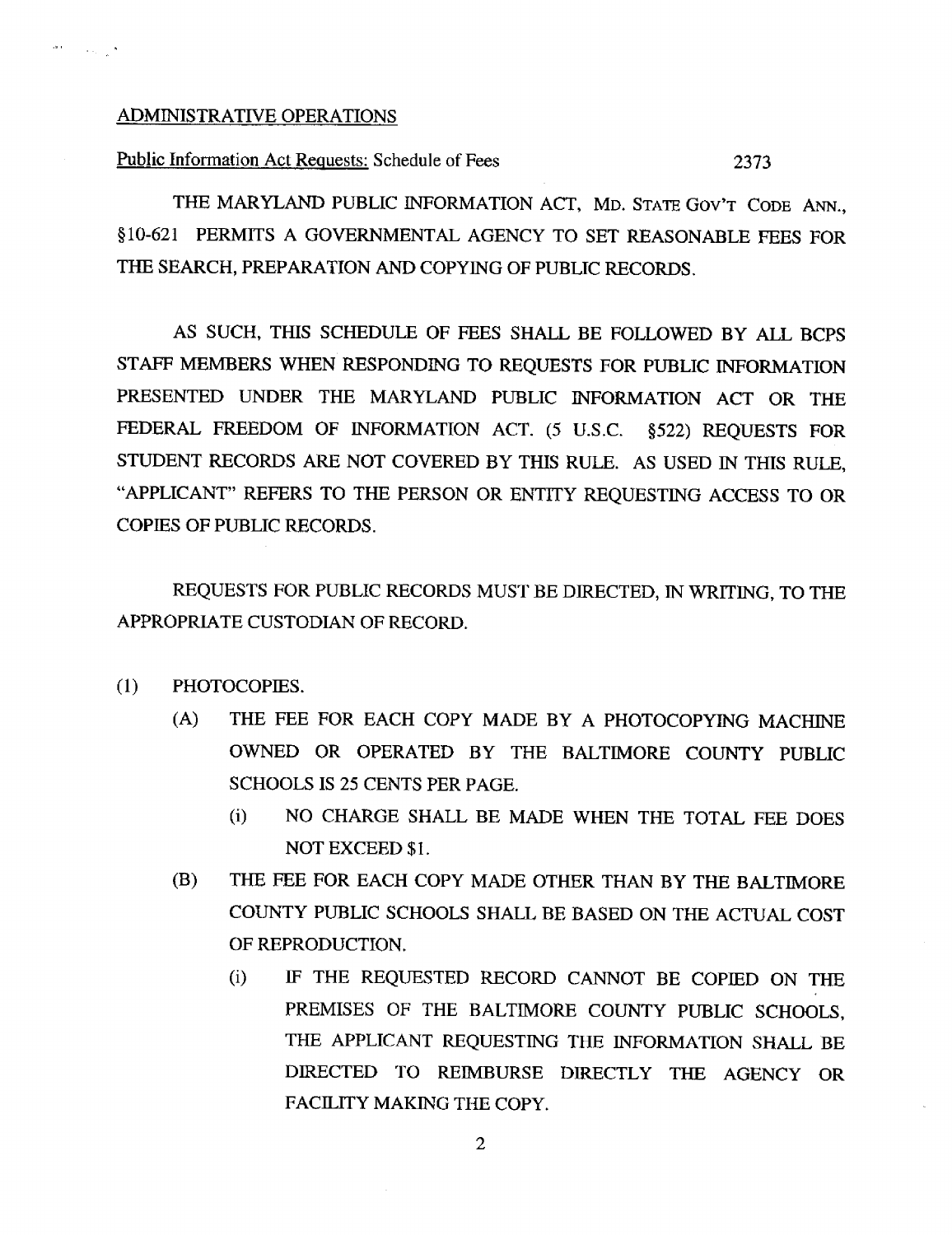- (C) WHEN AN APPLICANT REQUESTS THAT A COPY OF A PUBLIC RECORD BE CERTIFIED OFFICIALLY BY THE SUPERINTENDENT OR BY A MEMBER OF HIS ADMINISTRATIVE STAFF, AN ADDITIONAL FEE OF \$1 PER PAGE SHALL BE CHARGED.
- (2) SEARCH AND PREPARATION
	- (A) THE SUPERINTENDENT WILL NOT IMPOSE A CHARGE FOR THE FIRST TWO HOURS THAT AN EMPLOYEE SPENDS TO RESPOND TO A REQUEST FOR PUBLIC RECORDS.
	- (B) WHEN STAFF TIME TO SEARCH FOR REQUESTED PUBLIC RECORDS OR TO PREPARE PUBLIC RECORDS FOR INSPECTION AND COPYING EXCEEDS TWO HOURS, THE CHARGE FOR SUCH SEARCH AND PREPARATION SHALL BE ASSESSED AT A REASONABLE RATE, TO BE NO LESS THAN \$25 PER HOUR FOR CLERICAL STAFF TIME AND NO LESS THAN \$45 PER HOUR FOR PROFESSIONAL STAFF TIME.
- (3) PAYMENT.

 $\Delta\mathbf{y}$  and

م بن

- (A) PRIOR TO COPYING A PUBLIC RECORD, STAFF MEMBERS SHALL ESTIMATE THE COST OF REPRODUCTION AND DEMAND PREPAYMENT OF THE COST FROM THE APPLICANT.
- (B) PAYMENT SHALL BE REMITTED TO THE BALTIMORE COUNTY PUBLIC SCHOOLS BY MONEY ORDER OR CERTIFIED CASHIER'S CHECK.

WAIVERS OF THIS SCHEDULE OF FEES MAY BE GRANTED, AS PROVIDED BY THE PUBLIC INFORMATION ACT.

Legal References: Annotated Code of Maryland, State Government Article, §10-611, et. seq.

3